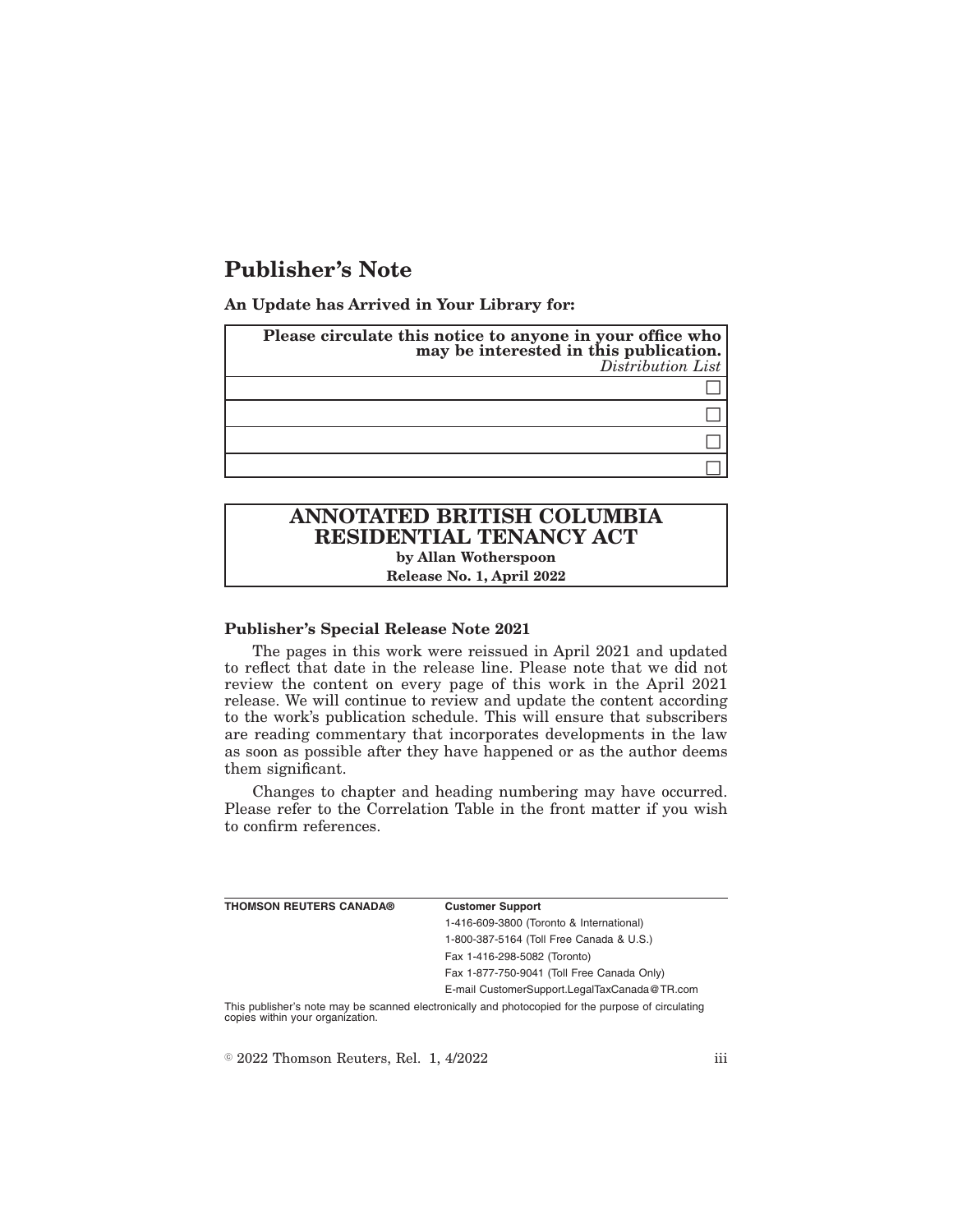This latest release includes updates to the following chapters:

Annotated Residential Tenancy Act

Annotated Manufactured Home Park Tenancy Act

Human Rights Code

Author's Comments

In *Koyanagi v. Lewis*, the Court decided that occupation of a basement suite for the purpose of using it as a home office constituted occupation of the suite as a residence.

In *Hollyburn Properties Limited v. Staehli*, the Court set aside an arbitrator's decision because the arbitrator failed to give reasons for awarding the applicant a 75% abatement of rent when she had sought only a 30% abatement.

In *LaBrie v. Liu*, the Court set aside a notice to end a tenancy for non-payment of rent because the arbitrator reversed the burden of proof by requiring the tenant to prove that she had paid the rent rather than requiring the landlord to prove she had not. In addition, the arbitrator's failure to consider the doctrine of equitable estoppel was patently unreasonable.

## **Case Law Highlights**

*Koyanagi v. Lewis*, 2021 CarswellBC 3327, 338 A.C.W.S. (3d) 456, 2021 BCSC 2062 (B.C. S.C.) — **§ 1:102**

*Hollyburn Properties Limited v. Staehli*, 2022 CarswellBC 31, 2022 BCSC 28 (B.C. S.C.) — **§ § 1:155, 2:132**

*LaBrie v. Liu*, 2021 CarswellBC 4057, 2021 BCSC 2486 (B.C. S.C.) — **§ § 1:155, 2:132**

## **ProView Developments**

Your ProView edition of this product now has a new, modified layout:

- The opening page is now the title page of the book as you would see in the print work
- As with the print product, the front matter is in a different order than previously displayed
- The Table of Cases and Index are now in PDF with no searching and linking
- The Table of Contents now has internal links to every chapter and section of the book within ProView
- E Images are generally greyscale and size is now adjustable